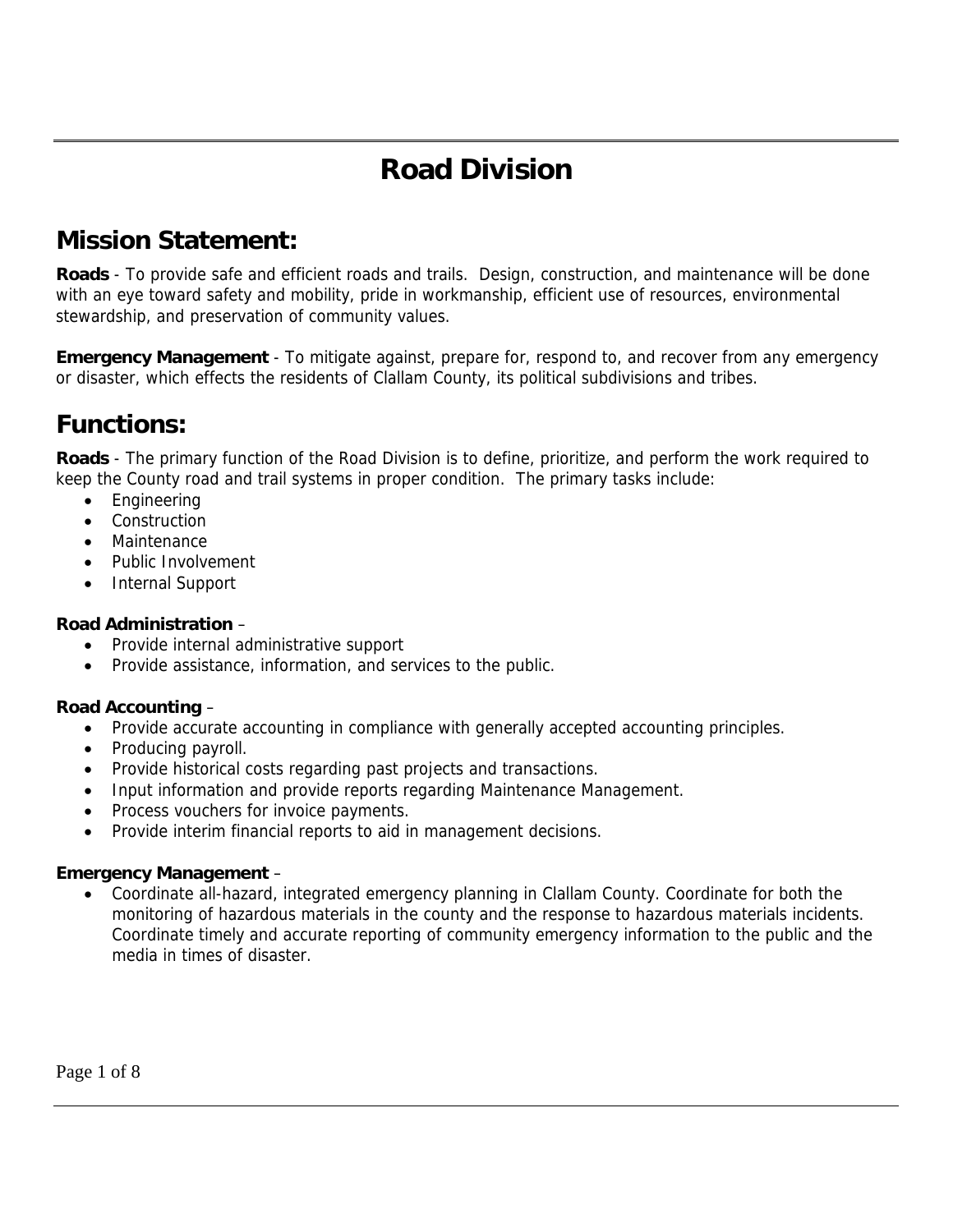# **Long Term Goals:**

#### **Roads -**

- Develop publicly acceptable projects while providing maximum safety and mobility of the traveler.
- Maintain the integrity of the roads and trails including a good road/trail surface year round.
- Environmental Stewardship.
- Responsible use of resources.
- Preservation of community values.
- Improve the motoring public's conformance with traffic laws.

#### **Road Administration** –

- Support departmental staff with all office needs, including contract administration and grants.
- Provide accurate, complete, consistent and timely information to the public.
- Maintain and organize historical records to facilitate internal and public research needs.
- Streamline and perfect systems and office routines.
- Promote franchise application submittals from utilities existing in county rights of way.
- Create and maintain electronic records systems.

#### **Road Accounting** –

- Maintain and further develop the Cost Accounting Management System (CAMS).
- Continue to provide payroll on time.
- Continue to provide accurate, retrievable cost history.

#### **Emergency Management** –

• Transferred to Sheriff's Department.

# **Short Term Objectives:**

#### **Roads –**

**Develop publicly acceptable projects while providing maximum safety and mobility of the traveling public.**

- Respond to the public's needs, requests, complaints, and concerns in a courteous, timely and efficient manner.
- Satisfy community needs in transportation consistent with applicable design standards.
- During project development sponsor public meetings or other effective means of information exchange. Gather public concerns and address the concerns. Maintain contact with concerned citizens during progress on a project and encourage continued involvement.
- Implement transportation planning procedures that determine future transportation needs and the most practical ways to meet them, both locally and regionally. Implement a transportation improvement program to provide the needed facilities.
- Utilize appropriate design standards including the City and County Design Standards and AASHTO Standards and investigate further use of 3R standards.

Page 2 of 8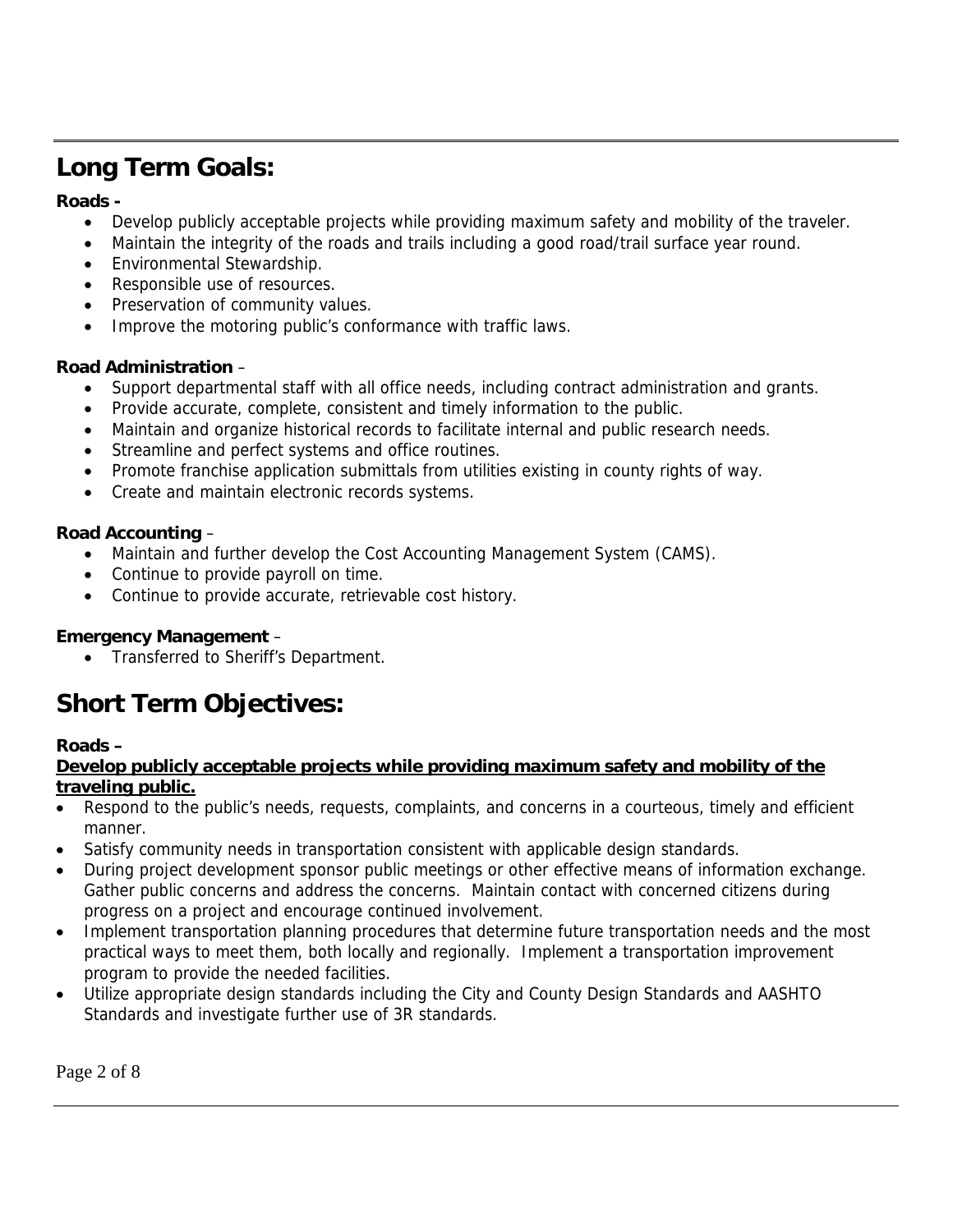• Gather traffic data throughout the County road system to help determine trends and to help determine the need for specific improvements.

#### **Maintain the integrity of the road and trails and provide a good road/trail surface year round.**

- Assure that all construction within county right of ways is performed in a manner that does not degrade the service life of the roadway, create a hazard to the traveling public, nor increase maintenance costs to the Road Division.
- Provide oversight to insure the quality of privately constructed projects that will become publicly maintained.
- Analyze private developments to determine the potential impacts on the existing transportation system. Determine mitigation measures to minimize the impacts.
- Evaluate applications for driveways, utility crossings, and similar projects. Enforce measures needed to maintain a safe and sound public facility.
- Provide the design, right of way acquisition, permitting, and construction for Road Division projects in a manner that promotes safety, economy, aesthetics, and enhanced mobility for the public.
- Provide the maintenance activities necessary to keep the roads, bridges, and trails in a safe and sound condition. Maintain the public investment. Utilize the more than 50 functions of the Maintenance Management System.
- Work in a safe manner to prevent injury.
- Reduce tort liability. Minimize liability.

#### **Environmental Stewardship**

- Prevent deterioration of the environment due to road, bridge, and trail construction and maintenance.
- Maintain active participation in the Rural Roads Maintenance Program.
- Implement appropriate Best Management Practices (BMPs) and other environmental safeguards at work sites.
- Provide training in environmental awareness to all employees involved in maintenance and construction.
- Make cost effective use of funds, man-hours, materials, and equipment.
- Utilize the Maintenance Management program to monitor costs of the various maintenance activities.
- Track engineering costs for comparison to private sector consultants.
- Recycle soils, rock products, asphalt, and other reusable products.
- Manage a database of information. Be able to provide needed information to make intelligent transportation decisions.
- Act as a resource to the community by providing archival information on departmental matters.

#### **Preservation of community values.**

- Coordinate with County comprehensive planning efforts.
- Implement a meaningful public input process for major projects.
- Work towards context sensitive design solutions.

#### **Road Administration** –

• Organize, inventory, and index historical records housed in basement storage.

Page 3 of 8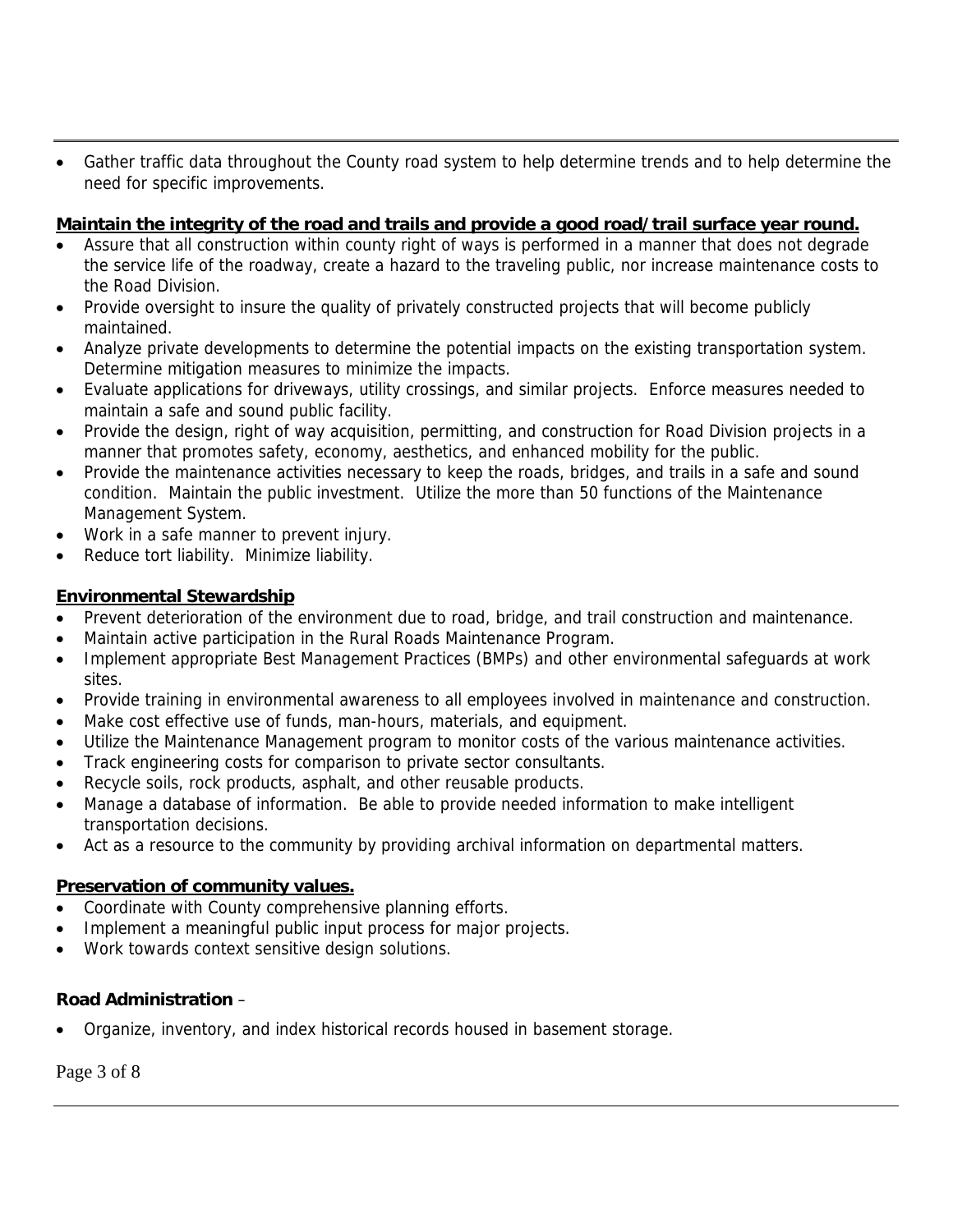- Scan existing drainage records to provide employees with better access to records. Scan and protect original documents from loss and destruction.
- Responsible use of Resources.
- Manage franchises to insure and protect the public's interest.
- Coordinate human resources including hiring and training.

#### **Road Accounting** –

- Meet all deadlines accurately.
- Develop cross training.
- Continue to comply with BARS.
- Aid the chief accountant in the production of the County's annual financial report.
- Reduce costs to the county by monitoring use of vendors for purchases. Limiting purchases to fewer vendors reduces the number of warrants produced and the need for handling from the auditors office to redeeming them in the treasurers office

# **Accomplishments in 2009:**

#### **Roads – Capitol Projects**:

- 98 % complete on replacement of Elwha River One Way Bridge
- 100 % complete on reconstruction of Mt. Pleasant Road
- 100 % complete on Blue Waters Bridge Replacement Project

#### **Roads – Maintenance**:

- Patching potholes and depressions.
- Chip sealed.
- Sealing cracks in the pavement.
- Pavement dig-outs.
- Shoulder grading to reduce grass/sod shoulder down to pavement level.
- Shoulder restoration and patching to build up ruts and depressions.
- Street cleaning and booming (each road swept 1.3 times on average).
- Surfacing chips picked up for recycling after the chip sealing process is done.
- Ditch cleaning.
- Culverts cleaned and jetted.
- Recovering from storm damage which was significant in 2009 with the loss of the Nichols Bridge.
- Performed federal level inspections on 12 of our 35 highway bridges.
- Maintain road signs. Will not replace the former "sign man" after retirement. Instead we are absorbing his work within the existing staff of the three maintenance districts.
- Painted road stripes. Almost every road that has stripe receives new striping every year. For budget reasons we are evaluating every short, dead end road as to the necessity of striping if the existing striping is completely obliterated by an application of chip seal. This decision is made with complete support of the nationally accepted Manual of Uniform Traffic Control Devices.
- Pavement markings such as stop bars and turn arrows.

Page 4 of 8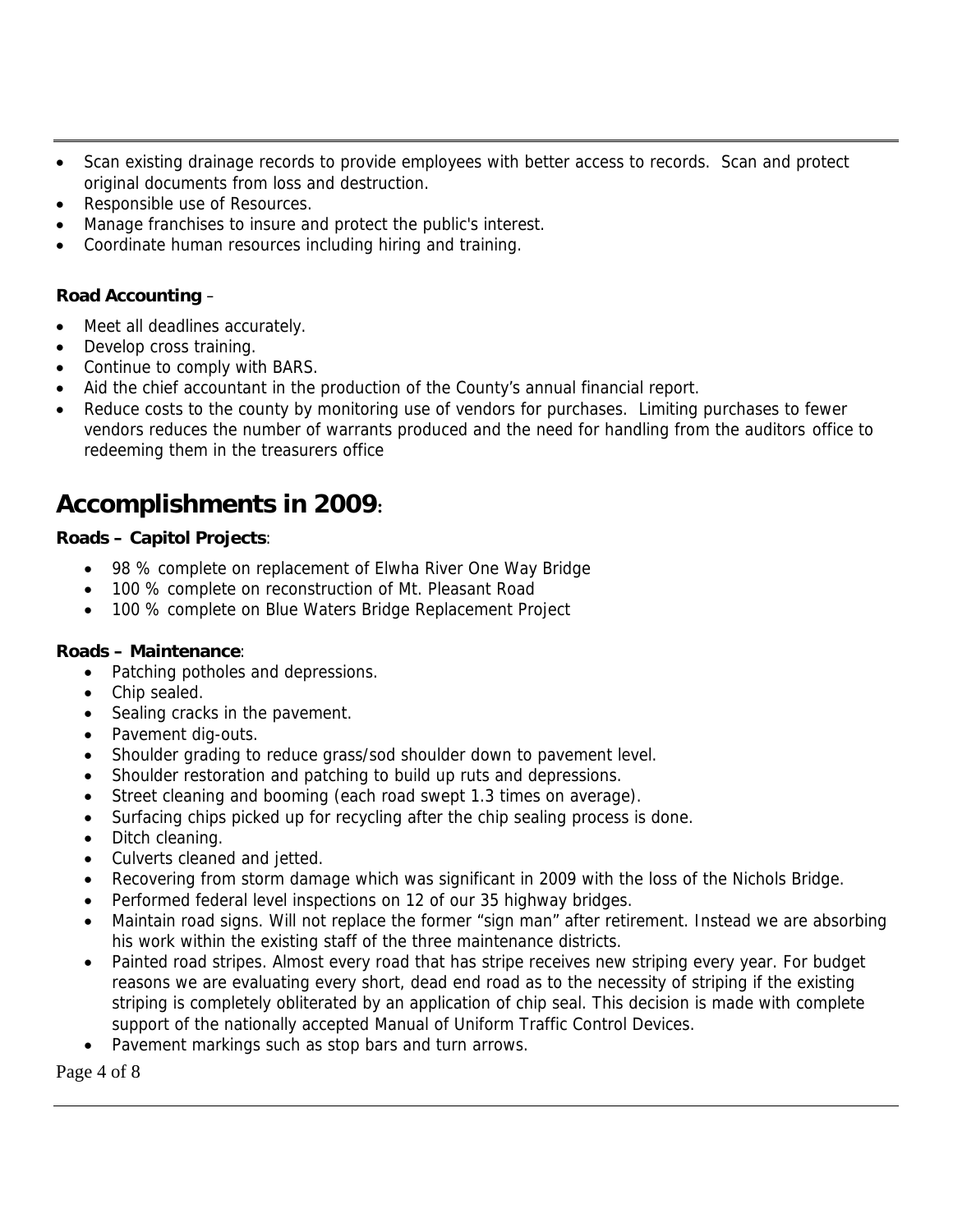- Maintain and install new guardrail.
- Cut brush as necessary to maintain appropriate sight distance for safety.
- Shoulder mowing (each road mowed almost 3 times on average).
- Contour work alongside roads to improve the ditch in slopes and improve driver safety.
- Maintained wet land ponds at Old Olympic/ R101 for environmental mitigation.
- Worked cooperatively with P.U.D. to take down danger trees and support relocation of overhead power lines to underground lines. This reduces the danger to our maintenance staff during storm events and reduces the possibility of a power outage to the public.
- Stripped and cleared .5 acres at Place pit.
- Continue to support litter picked by chain gang from 434 miles of road.
- Many dumpsites with tons of waste picked up by the chain gang.
- Recycle metal (mostly aluminum) recovered by the chain gang.
- Thousands of noxious weeds pulled by the chain gang.
- The chain gang also weeded around 43,489 (over 4 miles) of guardrail posts.
- Processed hundreds of drainage plans and scanned them into the computer for future retrieval. Audited all existing drainage files for misfiling and errors.
- Issued hundreds of road permits including over a hundred right of way permits and almost a hundred road approach permits.
- Audited Road Files for errors, and organized files. In addition, the Engineering Division and support staff are working at retrieving all stored completed contracts and removing and destroying all records not required by the State to be maintained. Some records may be relocated to the State Archives.
- Miscellaneous support, e.g. small works, formal bids, informal bids, equipment purchases, reimbursable agreements, personal service agreements, standard consultant agreements, public meetings, newspaper ads, bulk mailings, CRAB reports, maintenance management input and reports, public disclosures, scanning old permits to clear floor space, etc.
- Processing travel training requests.
- Respond to all service requests. This does not imply that every service request is responded to in a manner that may satisfy the requestee.
- Issued new private road names.
- Prepared applications for projects to be submitted for Rural Arterial Program funding.
- On-going upkeep, updating, and design of Road Maintenance Internet Site.
- Oversight of the SR 112 Scenic Byway contract.
- Regional Road Maintenance Program Ongoing participation, via Regional and Local meetings. (This is in regard to Best Management Practices for road maintenance.) Average time spent is 1-2 days per month plus 1-2 hours per week. Completed 4 quarterly reports. County Road supervisors and key staff meet monthly as part of the ESA Team Meeting to discuss BMPs and to keep current.
- Continued Sheriff Department's traffic policing
- Continued construction of the Olympic Discovery Trail west of Port Angeles from Elwha River to Lake Crescent. Currently constructing the section from the east end of Camp David Jr. Road to the top of Fairholm Hill.
- Currently working with the City of Port Angeles and the Lower Elwha Tribe to transform a portion of the MMRG and Kacee Way (same) to a permanent road to serve as the Elwha Valley Road (primary access).

Page 5 of 8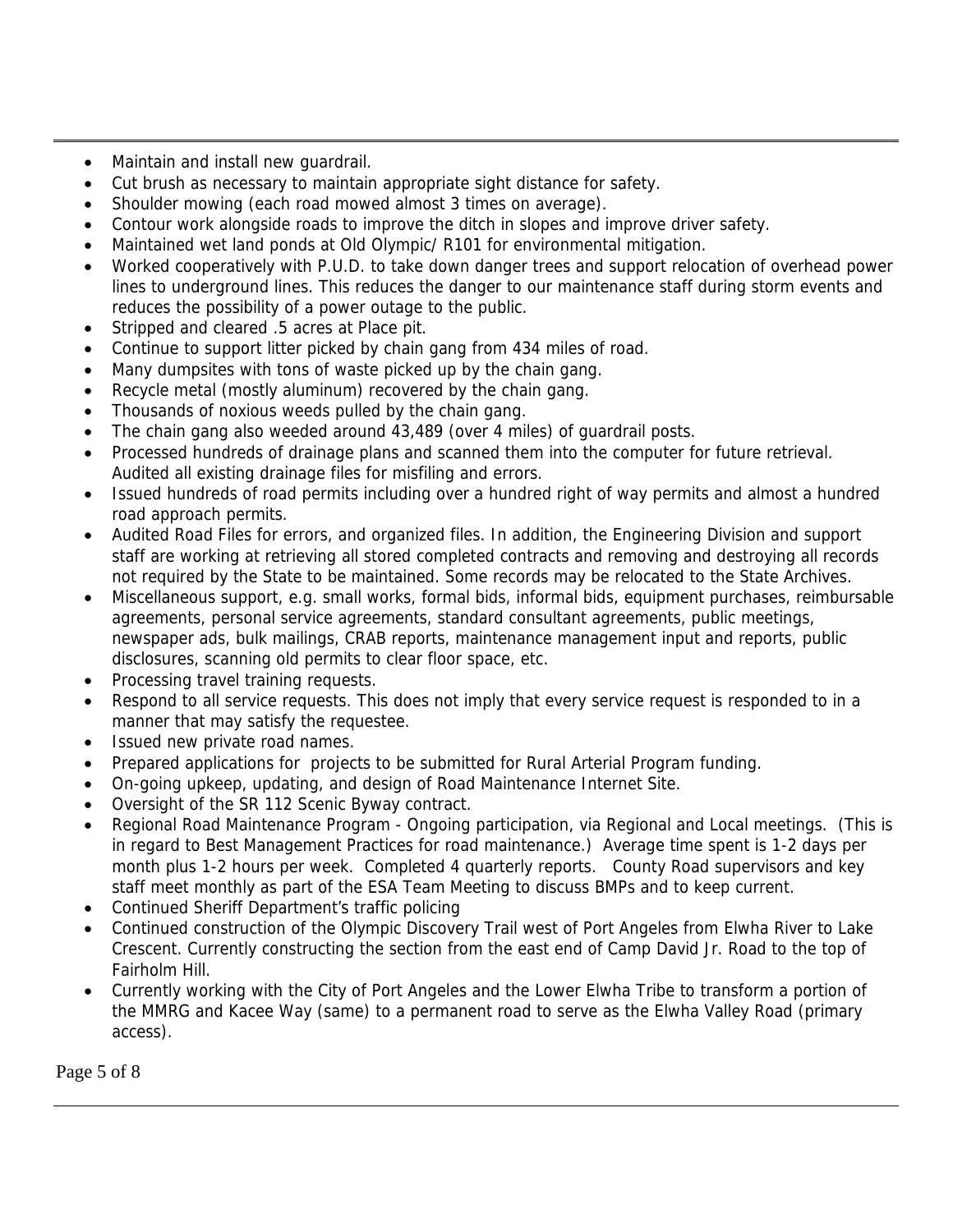- Continued working with the Forest Service on environmental clearance for ODT from the top of Fairholm Hill to Cooper Ranch and preliminary engineering of route.
- Prepared the first draft of the 2010 to 2015 six year transportation plan and have a meeting set to present it to the planning commission. Later we will present it to the public in three "road shows".
- Implemented the new Mobility system to replace the CRIS system, both for keeping an inventory of our roads.

# **Performance Indicators:**

| <b>Road Accounting -</b>              | 2007   | 2008   | 6/30/09 | 2010     |
|---------------------------------------|--------|--------|---------|----------|
|                                       | Actual | Actual | Actual  | Estimate |
| Lines of Data Entry for Payroll       | 43,330 | 44,520 | 22,412  | 45,000   |
| Number of Invoices processed          | 5,389  | 5,017  | 2912    | 5,100    |
| Number of funds (including RID funds) | 14     | 12     | 13      | 14       |

# **Workload Indicators:**

The department did not complete this section in 2009.

# **Staffing Level:**

| Roads -                       | 2007<br>Actual | 2008<br>Actual | 6/30/09<br>Actual | 2010 Budget |
|-------------------------------|----------------|----------------|-------------------|-------------|
| Administration                | 5              | 8              | 8                 |             |
| <b>Administrative Support</b> | C              | 3              | 3                 |             |
| Accounting                    | 4              | 4              | 4                 |             |
| Engineering                   | 13             | 12             | 12                | 13          |
| West End Road Crew            | 12             | 12             | 11                |             |
| Port Angeles Road Crew        | 14             | 13             | 12.5              | 12.5        |
| Sequim Road Crew              | 12             | 11             | 11                | 11          |
| <b>Full Time Equivalents</b>  | 69.5           | 63             | 61.5              | 61.5        |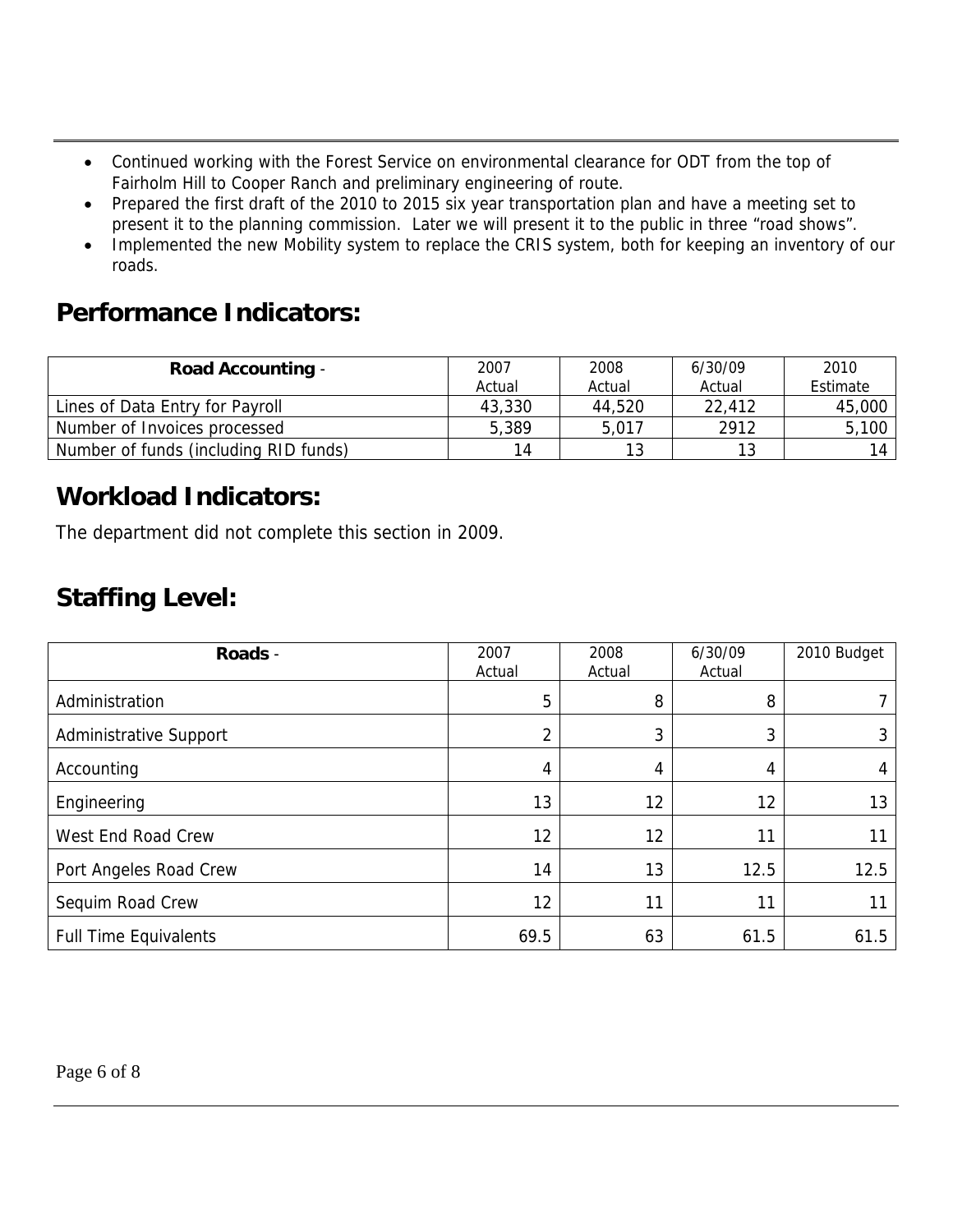# **Operating Budget**

### **Revenues:**

|                                       | 2007<br>Actual | 2008<br>Actual | 6/30/09<br>Actual | 2010 Budget  |
|---------------------------------------|----------------|----------------|-------------------|--------------|
| Beginning Fund Balance                | 6,306,192      | 9,220,764      | 10,097,058        | 9,807,588    |
| Taxes                                 | 6,383,945      | 6,237,726      | 3,592,128         | 6,604,726    |
| Licenses and Permits                  | 105,705        | 57,855         | 17,790            | 38,133       |
| Intergovernmental Revenues            | 11,210,042     | 10,907,168     | 5,455,517         | 10,283,798   |
| <b>Charges for Goods and Services</b> | 136,320        | 197,029        | 42,769            | 130,755      |
| Fines and Forfeits                    |                |                |                   |              |
| <b>Miscellaneous Revenues</b>         | 196,776        | 183,018        | 55,322            | 2,049,433    |
| <b>Nonrevenues</b>                    | 433            | 5,923          |                   | 10           |
| <b>Other Financing Sources</b>        | 722,732        | 2,523,024      | 210,631           | 1,400,120    |
| <b>General Tax Support</b>            |                |                |                   |              |
| <b>TOTAL</b>                          | \$25,062,143   | \$29,332,507   | \$19,471,216      | \$30,314,563 |

# **Expenditures:**

|                                        | 2007         | 2008         | 6/30/09      | 2010 Budget  |
|----------------------------------------|--------------|--------------|--------------|--------------|
|                                        | Actual       | Actual       | Actual       |              |
| Salaries and Wages                     | 2,859,411    | 2,995,613    | 1,627,920    | 3,159,962    |
| <b>Personnel Benefits</b>              | 1,024,898    | 1,021,889    | 551,573      | 1,152,437    |
| <b>Supplies</b>                        | 869,554      | 1,494,386    | 296,259      | 1,344,493    |
| Other Services and Charges             | 6,725,103    | 9,933,864    | 3,540,028    | 10,199,876   |
| <b>Intergovernmental Services</b>      | 2,029        | 6,485        | 1,025        | 2,200        |
| <b>Interfund Payments for Services</b> | 4,183,307    | 3,669,972    | 1,807,093    | 3,839,117    |
| Capital Outlay                         | 277,063      | 126,385      | 52,172       | 129,386      |
| <b>Ending Fund Balance</b>             | 9,120,780    | 10,083,913   | 11,595,146   | 10,487,902   |
| <b>TOTAL</b>                           | \$25,062,143 | \$29,332,507 | \$19,471,216 | \$30,314,563 |